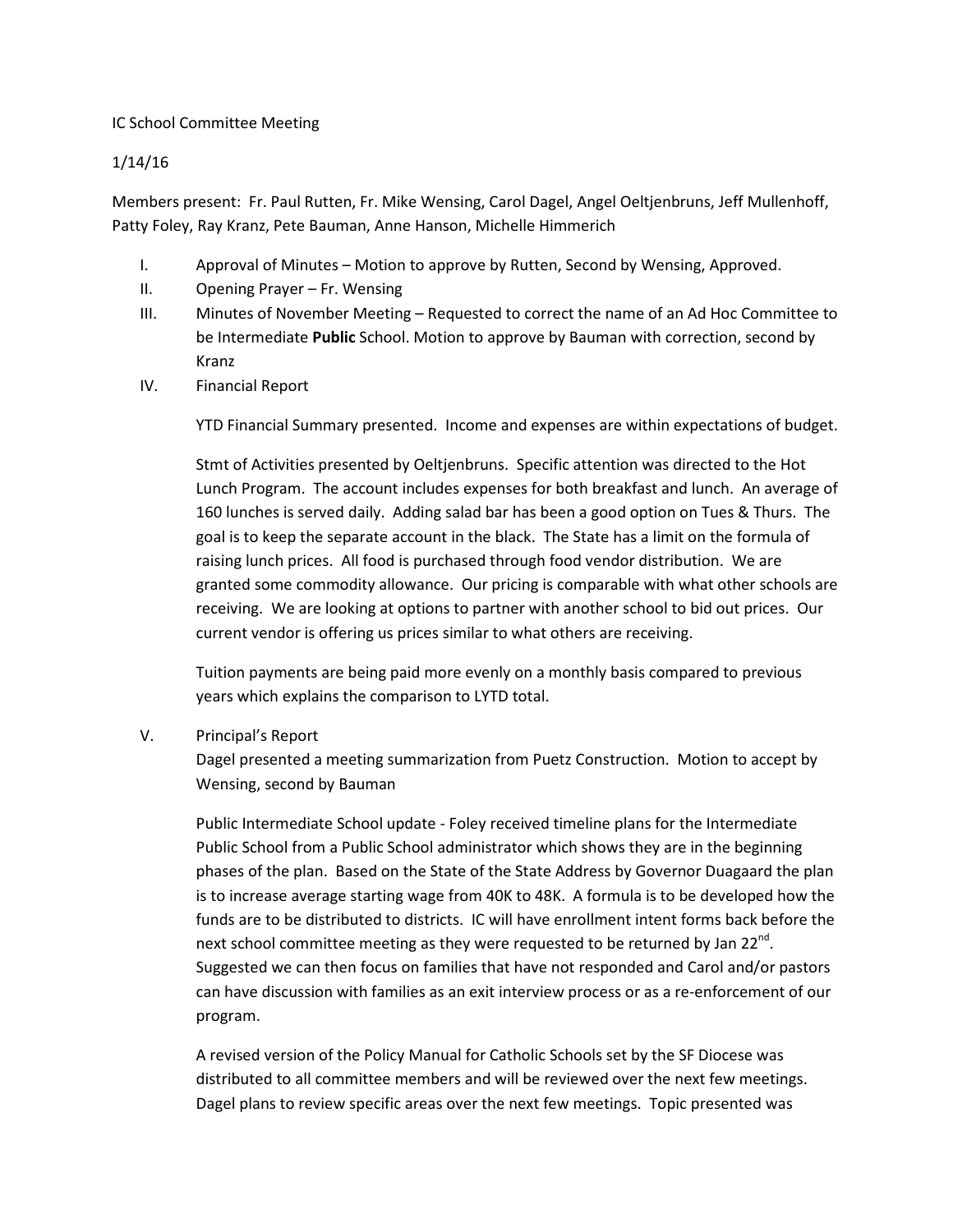Personnel policy. This area is solely the responsibility of the administration (priests, principal and superintendent). Next meeting will include Budget process.

A copy of Excerpts from Building Better Board issued by SF Diocese Superintendent, Katie Mellor, was provided to all committee members. Types of boards within Catholic education are defined in the document. We have a Consultative board – "a board that operates in the policy-making process by formulating and adapting but never enacting policy. This type of board is more in keeping with shared decision-making in the Catholic Church because of consultative state of the diocesan presbyteral council and the diocesan finance council. This constituting authority establishes those areas where the board is to be consulted. Such action is usually made effective by the board's constitution. This is the preferred type of board for Catholic schools in the Sioux Falls diocese."

Included in the report is a section specifically relating to the Watertown Catholic School System. Other areas addressed were the decision making process being a means of consensus. Problem solving process is as similar to before with definition, concensus decision and action. Evaluation is knowing how and what to evaluate.

Building Better Boards identifies types of committees as permanent and temporary/ad hoc with the chair of such committee to be a board/council member. Subcommittees are consultative in that they give recommendations & data to the Choice makers. Overall the documents provide information about diocesan policy.

Discussion what committees and subcommittees could be established. Suggestion the Strategic Plan Development could be a budget/finance committee. Committee or subcommittee must have one board member as chair. Finance/Budget will consist of pastors, administrator and board member at minimum. Faculty members can be part of committees and subcommittees. All committees and subcommittees should report regularly to the council.

Per the committee's last meeting, each subcommittee chair was to provide suggestions for subcommittee members for review by the school committee. A report from each subcommittee will be a standing agenda item with update to be provided by chair.

Staff Retention & Development – Bauman presented the following names: Travis Young & Amy Mack (2 staff members), Jason Himmerich (public school teacher), Anne Hanson, Ray Kranz & Pete Bauman

 Marketing & Fundraising – Hanson presented the following names: Jocelyn Zimprich (photographer), Darin Mack (designer), Jamie Mack, Alissa Makens, Fr. Koster, Anne Maag & Anne Hanson

 Strategic Plan\Finance\Budget – discussion to include the following names: School Administrators Fr. Paul Rutten, Fr. Mike Wensing & Carol Dagel, Denise Hoff & Lisa Lane (school staff), Michelle Himmerich & Patty Foley